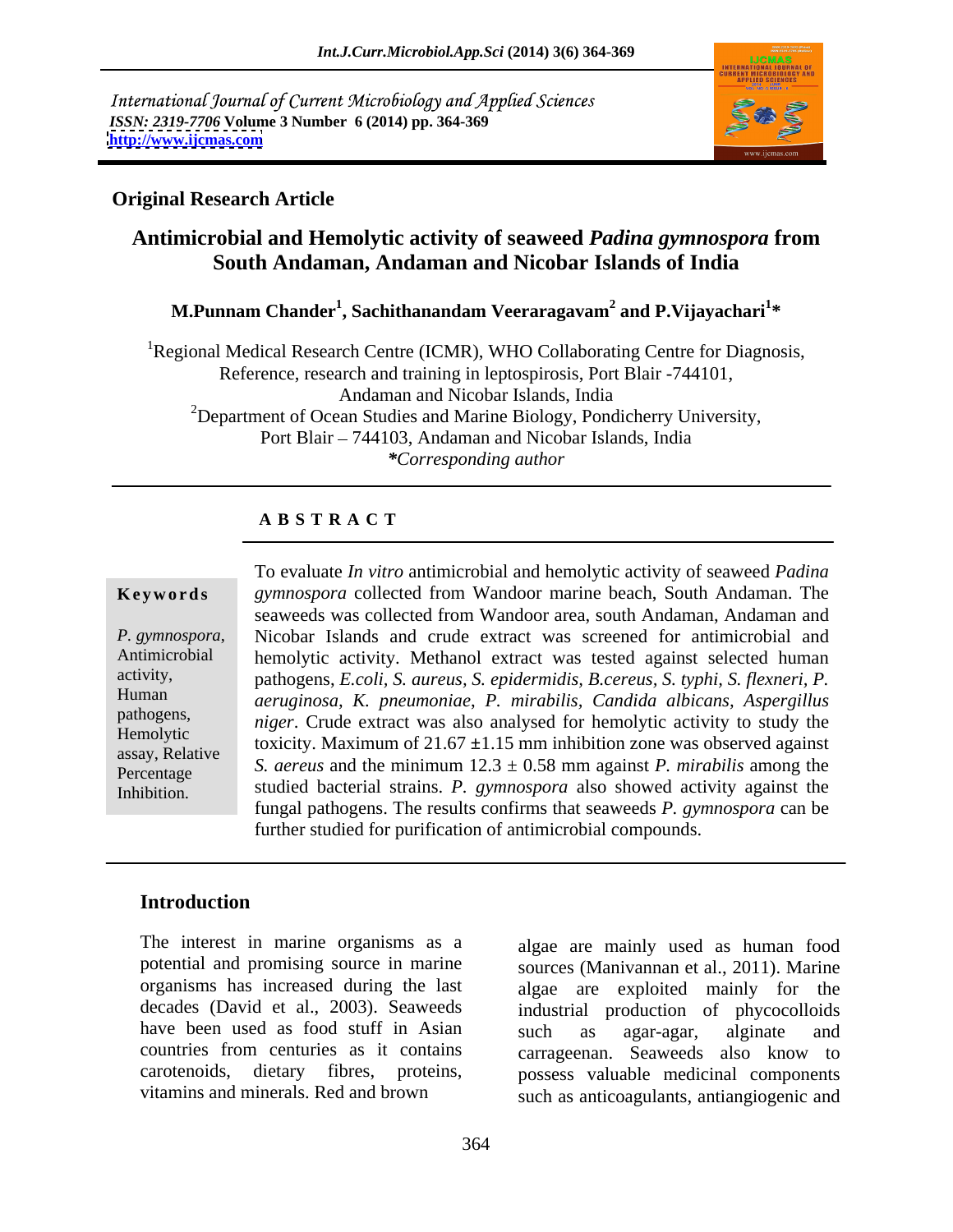antiadhesive activities (Albana Cumashi et al., 2007). Recently seaweeds have received significant attention for their collected in dispobags (Himedia) along potential as natural antioxidants, anti- with the seawater and brought to the bacterial and cytotoxic properties (Neeta et laboratory. Seaweeds were washed al., 2012, Kayalvizhi et al., 2012, Mayalen et al., 2007). In ever-growing attached debris and sand particles. The antimicrobial resistant world, the final washing was done using double prevention and treatment infectious distilled water and dried under shade. The diseases by marine seaweeds appears to be

Seaweeds or marine algae are primitive **Extraction process** non-flowering plants without true root stem and leaves. There are quite a lot of The chemical extraction was done as per reports on antibacterial activity of solvent the method followed by Salem et al. extracts from marine algae. Several (2011) with minor modifications. 25gms compounds from the seaweeds have of dried seaweed powder was suspended shown pharmacological activities, in 250ml of 95% methanol for one week primarily for treating deadly diseases like with intermediate shaking at room cancer, Acquired Immuno Deficiency temperature. The extract was filtered with Syndrome (AIDS), arthiritis etc. (Hiroomi Whatman No. 1 paper and evaporated Funahashiet al., 2004; M. Witvrouw et al., under reduced pressure at  $45^{\circ}$ C using the 1994;Fauziah et al., 2013), while some rota evaporator (Eppendorff Concentrator compounds have been used to treat 5301, Germany). The resulting crude was inflammation etc (Albana Cumashi et al., stored at  $4^{\circ}$ C in the refrigerator for further  $2007$ ).

Andaman Islands marine ecosystem is **Microphial test cultures** unique, isolated and understudied compared to other marine ecosystem, may  $\mu$ -vitro antimicrobial activity was have potential of rich source of evaluated against 11 pathogenic<br>antimicrobial compounds. Therefore, it microorganisms viz. Escherichia antimicrobial and hemolytic activity of *gymnospora)* against human pathogenic bacteria and fungi that often cause of

collected in bulk quantity from Wandoor strains were maintained on Nutrient Agar

a possible alternative resource. powder using the mechanical grinder. area, south Andaman, Andaman and Nicobar Islands, India. Seaweeds were laboratory. Seaweeds were washed thoroughly with sterile seawater to remove dried seaweeds were grinded to fine

### **Extraction process**

in 250ml of 95% methanol for one week with intermediate shaking at room study.

### **Microbial test cultures**

have potential of rich source of evaluated against 11 pathogenic was worthwhile to investigate the  $\epsilon_0$  *coli*(MTCC 443) Salmonella typhi marine seaweed *Padinagymnospora (P.* (MTCC 737), *Bacillus cereus* (MTCC infectious disease in human beings. 3615), Shigella flexneri (MTCC 1457), **Materials and Methods** 1688). Proteus mirabilis (MTCC **Collection of seaweeds** *Aspergillus niger*(MTCC 282). All these The seaweeds *Padina gymnospora* was IMTECH, MTCC, Chandigarh. Bacterial In-vitro antimicrobial activity was evaluated against 11 pathogenic microorganisms *viz. Escherichia coli*(MTCC 443), *Salmonella typhi* (MTCC 733), *Staphylococcus aureus* 1272), *Klebsiella pneumoniae* (MTCC 129),*Staphylococcus epidermidis* (MTCC 3615)*, Shigella flexneri* (MTCC 1457)*, Pseudomonas aeruginosa* (MTCC 1688)*,Proteus mirabilis* (MTCC 425),*Candida albicans* (MTCC 227) and microorganisms were procured from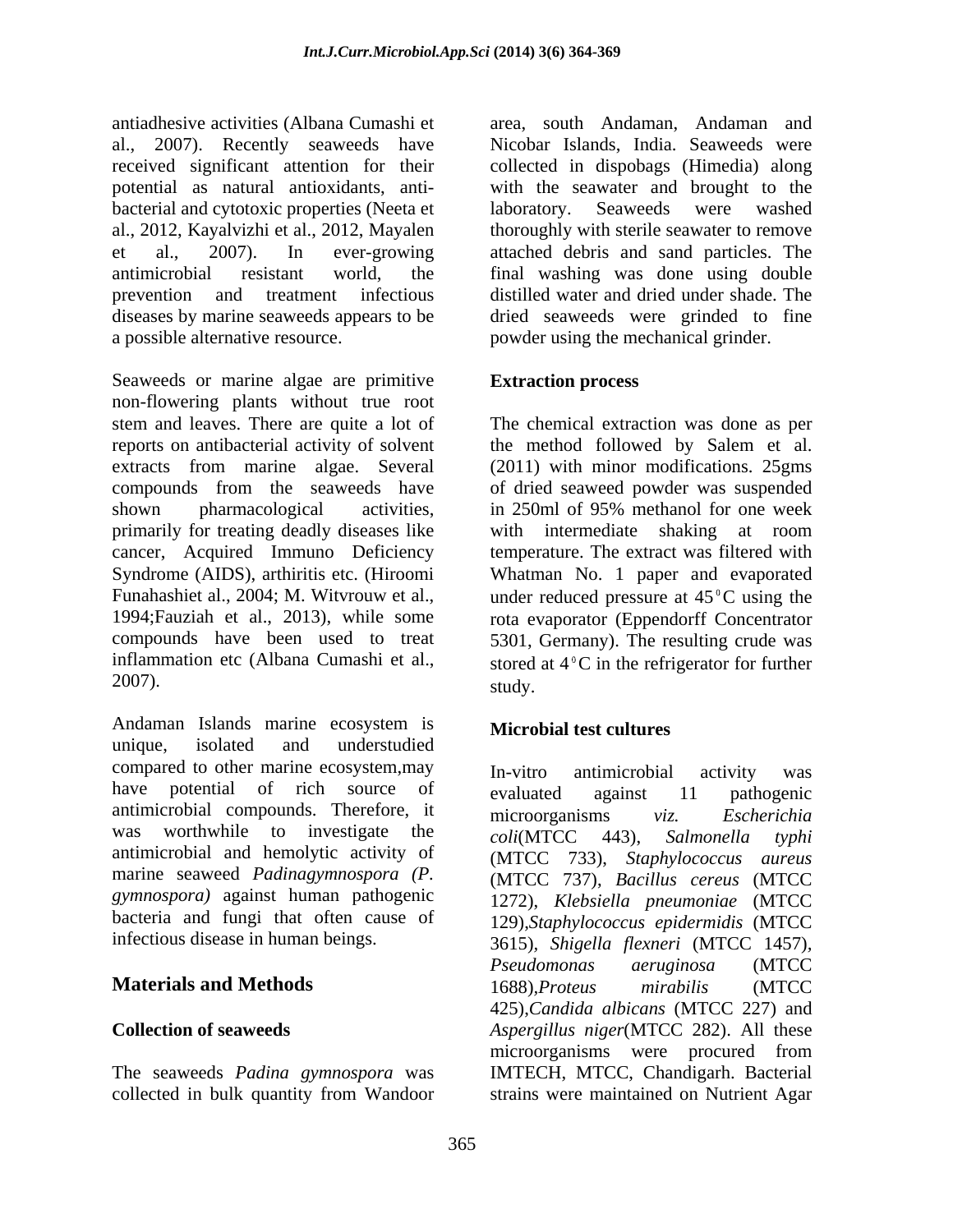slants at  $4^{\circ}$ C, while fungal strains were **Hemolytic activity** maintained on Sabourand Dextrose Agar (SDA) slants. The fresh cultures were obtained by growing the test strains overnight at  $37^{\circ}$ C for bacteria while fungi were grown at  $28^{\circ}$ C for 48 hours.

Antimicrobial assay of crude extracts was performed against 11 pathogenic strains by disc diffusion method (Ghassan et al., 2008). The suspension  $(1x10^8 \text{ cells/ml})$  of each tested isolate was spread on the surface of complete media plate using cotton swab. Wells of 8 mm in diameter were made using cork borer in the media, 100 $\mu$ l of each crude extract was added in respective wells. DMSO, Amoxyclav (for bacteria) and Fluconazole (for fungi) was used as controls. The bacterial cultured plates were incubated at  $37^{\circ}$ C for 24 hours and fungal cultured plates were incubated at  $28\degree$ C for 72 hours. The radius for the zone of inhibition was measured.  $\overline{(A \text{ of positive control - A of blank})}$ Experiments were carried out in triplicates and repeated twice to confirm the results. Statistical Analysis

# **Determination of relative percentage**

The relative percentage inhibition of the test extract with respect to positive control was calculated by using the following **Results and Discussion** formula (Gaurav et al., 2010).

Relative percentage inhibition of the test

$$
\frac{(X-Y)}{(Z-Y)} \; x100
$$

### **Hemolytic activity**

Antimicrobial assay **antimicrobial assay and the contract of the contract of the contract of the contract of the contract of the contract of the contract of the contract of the contract of the contract of the contract of** cells/ml) of  $\frac{1}{2}$  positive and negative control respectively. In vitro hemolytic activity was performed as described previously (EP, P.B. Mccray Jr et al., 2000) with modifications. Blood was collected from a healthy volunteer in heparinized tubes and washed three times in PBS. A volume 1 ml of 10% RBCs suspension was mixed with 1 ml of crude extracts (125, 250, 500, 1000 µl) were dispensed in dried, clean glass tubes. Distilled water and PBS were served as positive and negative control respectively. After 1 hour incubation, cell suspensions were centrifuge for 10 min at 1500 X g and supernatants were transferred to a flat bottom 96-well plant. The absorbance (A) was read at 492 nm by ELISA reader (Tecan). Experiment was performed in triplicates at each concentration. The level of percentage haemolysis was calculated using the formula,

> Haemolysis (% of control)  $=$  $(A \text{ of sample} - A \text{ of blank})$ x 100

### **Statistical Analysis**

**inhibition**<br>are reported as means  $\pm$  standard deviation All tests were conducted in triplicate. Data (SD). Results were analysed statically by using Microsoft Excel 2013.

### **Results and Discussion**

#### **Antimicrobial assays**

extract= The antimicrobial activity of methanol (X-Y) x100 extract of the *P. gymnospora* was (Z-Y) presented in the Table 1. The extract of the Where, *P. gymnospora* shows a strong inhibition X: total area of inhibition of the test in the growth of tested bacteria compare to extract the standard used in the study. The Y: total area of inhibition of the solvent maximum zone of inhibition was observed Z: total area of inhibition of the standard against *S.aureus* and minimum in *P.*  maximum zone of inhibition was observed *mirabilis.*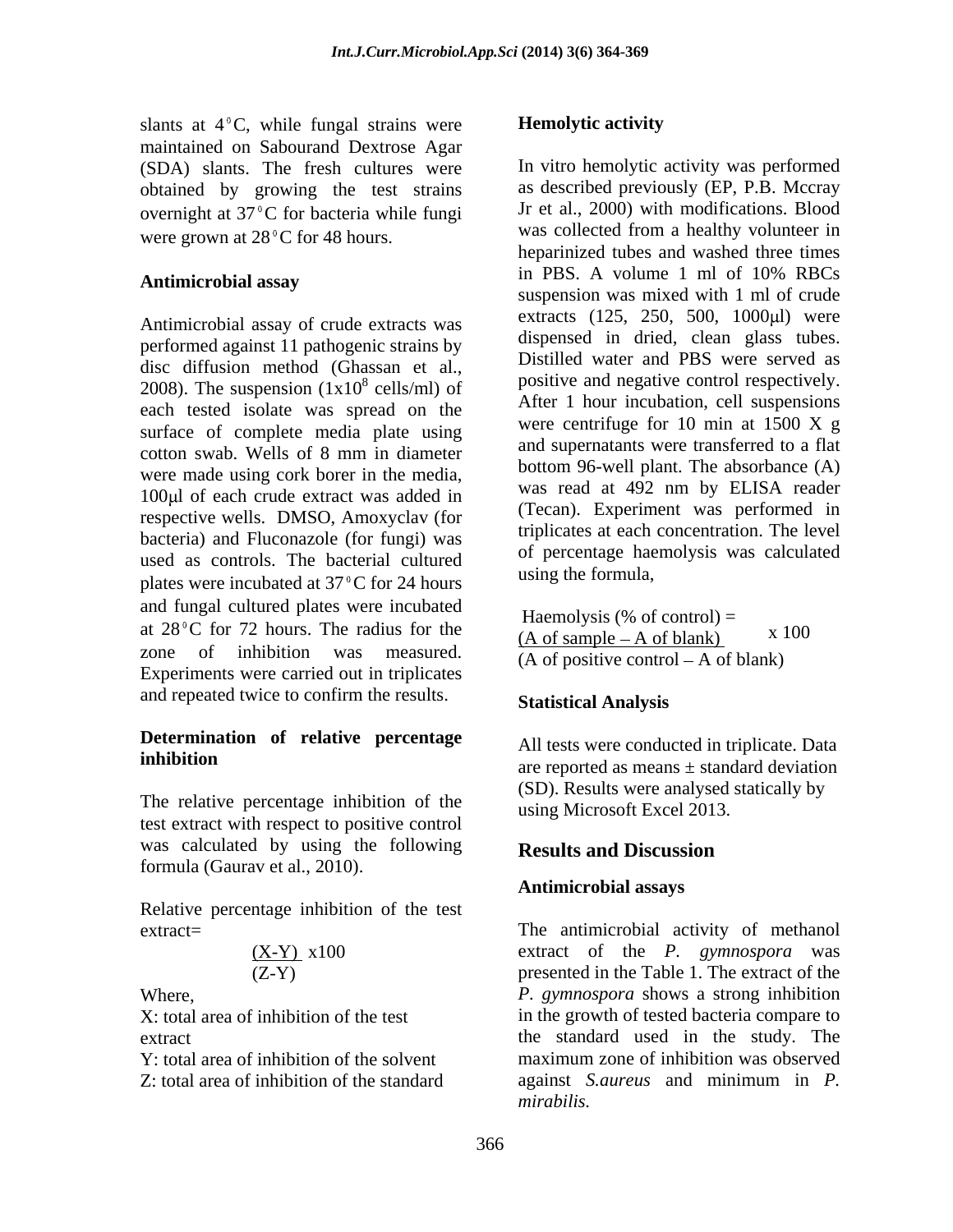| <b>Test Organism</b> | the contract of the contract of the contract of the contract of the contract of<br>Inhibition zone diameter (mm) |                  |                                                       |
|----------------------|------------------------------------------------------------------------------------------------------------------|------------------|-------------------------------------------------------|
|                      | ME                                                                                                               | $\bf{PC}$        | NC<br>the contract of the contract of the contract of |
| E.coli               | $17.67 \pm 0.58$                                                                                                 | $12.33 \pm 0.58$ | $\sim 10^{-10}$                                       |
| S. aureus            | $21.67 \pm 1.15$                                                                                                 | $16.67 \pm 0.58$ | $\sim$ $-$                                            |
| S. epidermidis       | $13.33 \pm 1.53$                                                                                                 | $27.33 \pm 1.15$ | $\sim$                                                |
| <b>B.cereus</b>      | $19.67 \pm 0.58$                                                                                                 | $22.00{\pm}0.00$ | $\sim$ $^{-1}$                                        |
| S. typhi             | $18.67 \pm 0.58$                                                                                                 | $20.67 \pm 0.58$ | $\sim$                                                |
| S. flexneri          | $15.33 \pm 1.15$                                                                                                 | $12.33 \pm 0.58$ | $\sim$                                                |
| P. aeruginosa        | $14.33 \pm 0.58$                                                                                                 | $12.67 \pm 0.58$ | $\sim$                                                |
| K. pneumoniae        | $14.33 \pm 1.15$                                                                                                 | $15.33 \pm 1.53$ | $\sim$                                                |
| P. mirabilis         | $12.33 \pm 0.58$                                                                                                 | $13.67 \pm 0.58$ | $\sim$                                                |
| C. albicans          | $14.33 \pm 0.58$                                                                                                 | $17.33 \pm 0.58$ | $\sim$                                                |
| A. niger             | $11.00 \pm 1.73$                                                                                                 | $18.67 \pm 0.58$ | $\sim$                                                |

**Table.1** Antimicrobial activity of *Padina gymnospora*

ME: Methanol extract, PC: Positive control, NC: Negative control

**Table.2** Relative percentage inhibition of *Padina gymnospora* compare to standard antibiotics

| <b>Test organisms</b> | Relative percentage of inhibition (%) |
|-----------------------|---------------------------------------|
| E.coli                | 143.24                                |
| S. aureus             | 130.00                                |
| S. epidermidis        | 48.78                                 |
| <b>B.cereus</b>       | 89.39                                 |
| S. typhi              | 90.32                                 |
| S. flexneri           | 124.32                                |
| P. aeruginosa         | 113.16                                |
| K. pneumoniae         | 93.48                                 |
| P. mirabilis          | 90.24                                 |
| C. albicans           | 82.69                                 |
| A. niger              | 58.93                                 |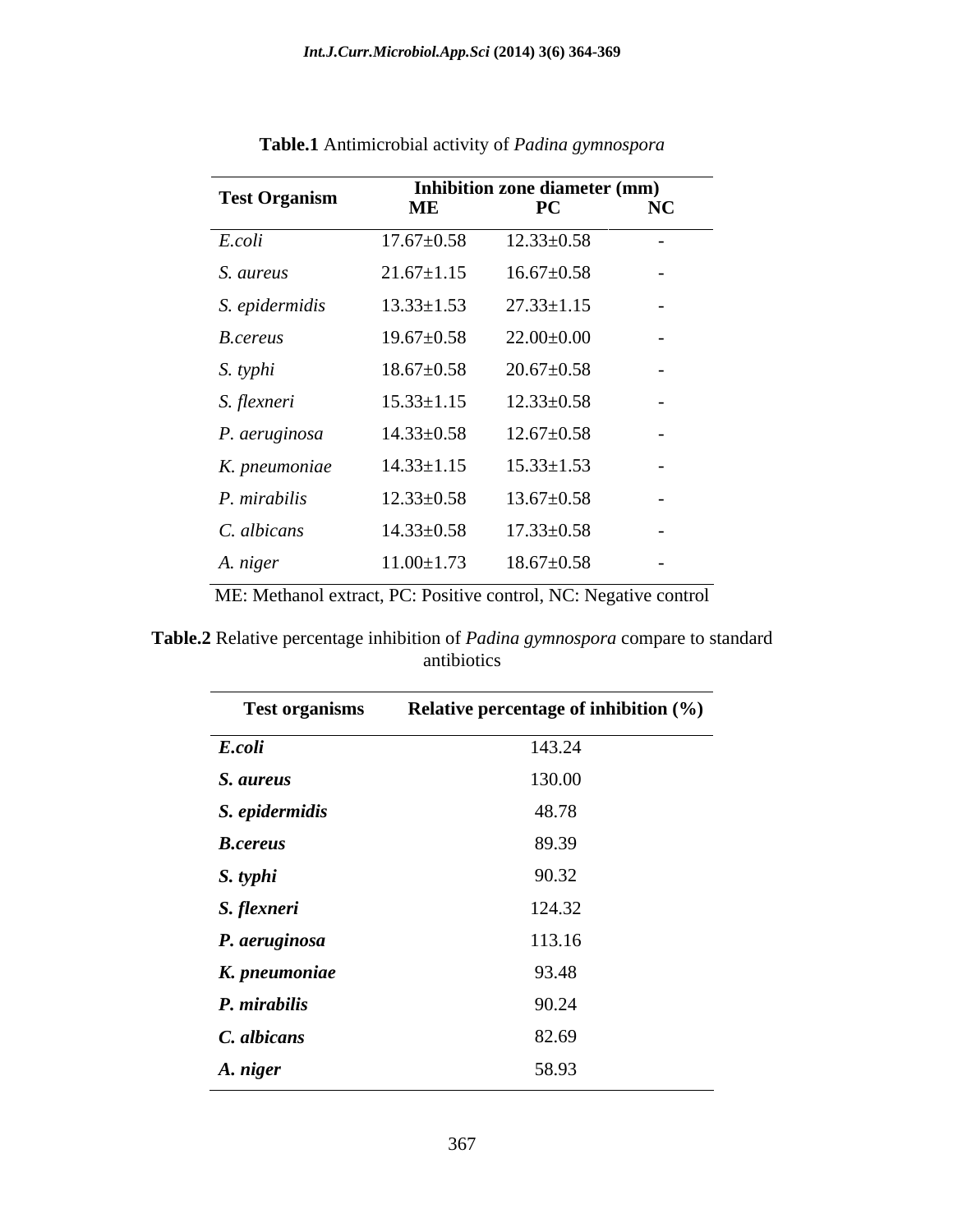

### **Figure.1** Hemolytic activity of *Padina gymnospora*

*C. albicans*was found to be more susceptible among the fungal strains used concentrations show antibacterial

The result of antimicrobial activity of crude extract was compared with the positive control for evaluating their anticoagulant, antifungal, antirelative percentage inhibition (Table 2). relative percentage inhibition against *E.coli* (143.24%) followed by *S.aureus* (130.0%), *S. flexeneri* (124.32%), *P. aeruginosa* (113.16%) respectively.

Limitation of extracts to be used in therapy is their potential to cause damage to mammalian cells. In order to assess, we examined the ability of crude extract of *P.*  erythrocytes. Hemolytic activity of crude compounds. extract is expressed in % hemolysis. Conflict of interest statement Methanolic extract (at dose  $2000 \mu g/ml$ ) possess maximum hemolytic activity (4.73%) with an  $IC_{50}$  value 21142  $\mu$ g/ml

in the study. potential. Hemolytic percentage was **Relative percentage inhibition** concentration (Figure 1) which is much higher than the concentrations show antibacterial found to be increasing with increase in concentration (Figure 1).

The methanol extract exhibits maximum detected in green, brown and red algae **Hemolytic activity**  *Bacillus cereus*, *Klesiella pneumoniae*, *S.*  gymnospora against normal human less hemolytic activity and further it may erythrocytes. Extracts exhibited low be used for the isolation of bioactive hemolytic effect towards human compounds Seaweeds are considered as source of bioactive compounds with antibacterial, anticoagulant, antifungal, antiinflammatory antiviral activities have been detected in green, brown and red algae (Mayer AMS and Hamann MT 2002). In the present work methanolic extract of *P. gymnospora* inhibited most of the tested bacteria such as *Escherichia coli*, *Salmonella typhi*, *Staphylococcus aureus, epidermidis, S. flexneri, P. aeruginosa, P. mirabilis*. The test algae shows greater zone of inhibition against some pathogens when compared with positive control. The results also showed seaweed possess very be used for the isolation of bioactive compounds.

### **Conflict of interest statement**

We declare that we have no conflict of interest.